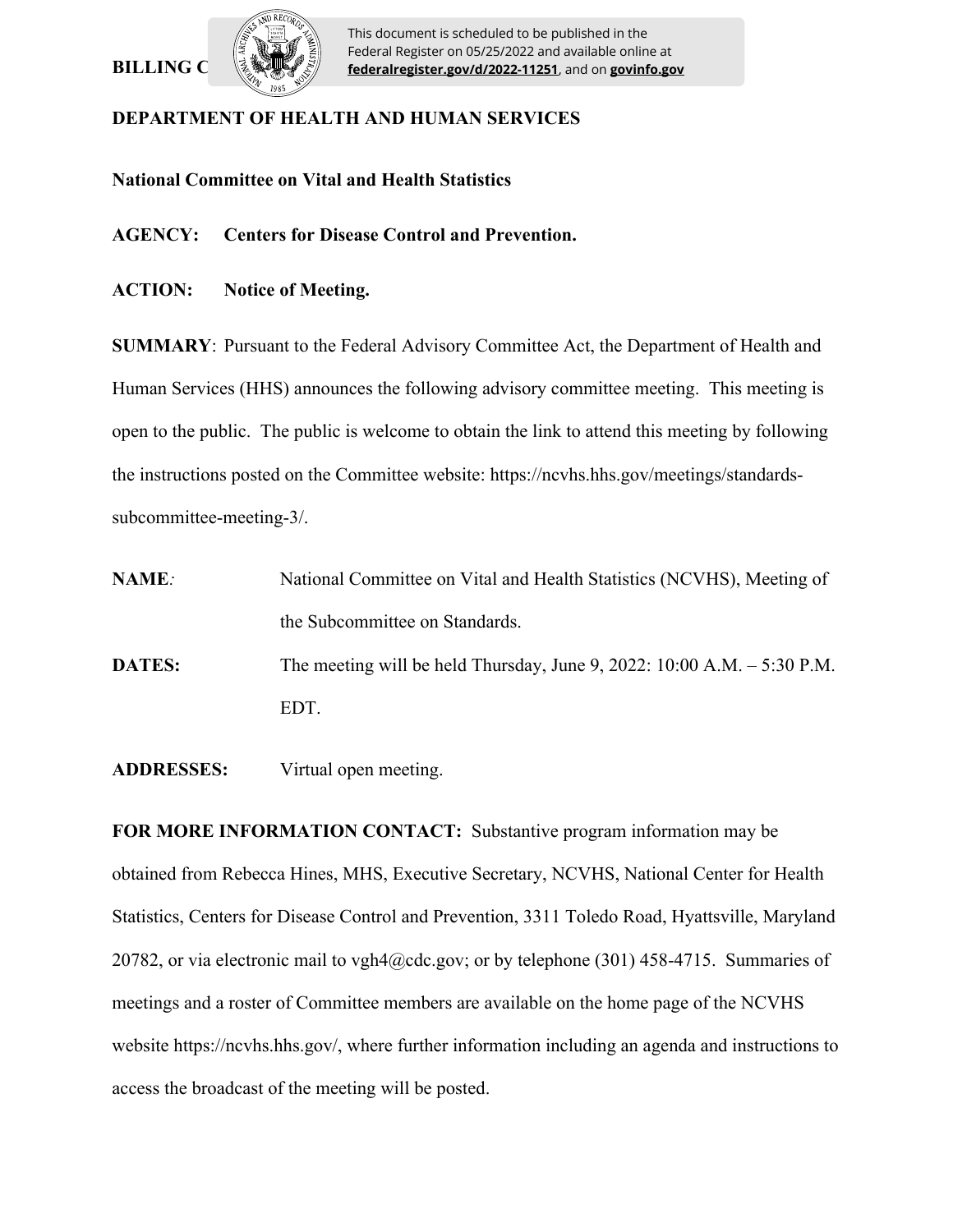Should you require reasonable accommodation, please telephone the CDC Office of Equal Employment Opportunity at (770) 488-3210 as soon as possible.

### **SUPPLEMENTARY INFORMATION**:

PURPOSE: As outlined in its Charter, the National Committee on Vital and Health Statistics assists and advises the Secretary of HHS on health data, data standards, statistics, privacy, national health information policy, and the Department's strategy to best address those issues. This includes the adoption and implementation of transaction standards, unique identifiers, and code sets adopted under the Health Insurance Portability and Accountability Act of 1996 (HIPAA),<sup>1</sup> and operating rules adopted under the Patient Protection and Affordable Care Act  $(ACA).<sup>2</sup>$ 

Based on input and information gathered during its current project, "Standardization of Information for Burden Reduction and Post-Pandemic America" (Convergence 2.0), NCVHS is working to finalize strategic concepts for health information technology standards to support more expansive health data flows than are currently encompassed under HIPAA and other federal legislation.<sup>3</sup> Data flows common today did not exist at the time the HIPAA frameworks were adopted in regulation, e.g., HIPAA is statutorily limited to Covered Entities, but patient data now flows routinely to other parties who are not Covered Entities. The NCVHS Subcommittee on Standards' Convergence 2.0 work also assessed the strengths and weaknesses

<sup>3</sup> NCVHS Standards Subcommittee Project Scope: Standardization of Information for

Burden Reduction and Post-Pandemic America ("Convergence 2.0"), available at https://ncvhs.hhs.gov/wpcontent/uploads/2021/07/NCVHS-SS-project-scoping-convergence-2021-06-21-508.pdf. NCVHS Predictability Roadmap work, which addressed the need for the HIPAA standards to be adopted on a regular cadence, has evolved into a convergence project with a broader scope. The Subcommittee has been considering whether opportunities exist for updates to the HIPAA regulatory framework as well as standards adoption. In addition to these foundational topics, the Committee has incorporated the harmonization of public health and clinical standards in its scope, particularly with their relevance to interoperable data exchange. Underlying the data flows are privacy and security considerations.

<sup>1</sup> Pub. L. 104–191, 110 Stat. 1936 (Aug. 21, 1996), available at:

https://www.congress.gov/104/plaws/publ191/PLAW-104publ191.pdf.

<sup>2</sup> Pub. L. 111-148, 124 Stat. 119 (Mar. 23, 2010), available at

https://www.congress.gov/111/plaws/publ148/PLAW-111publ148.pdf.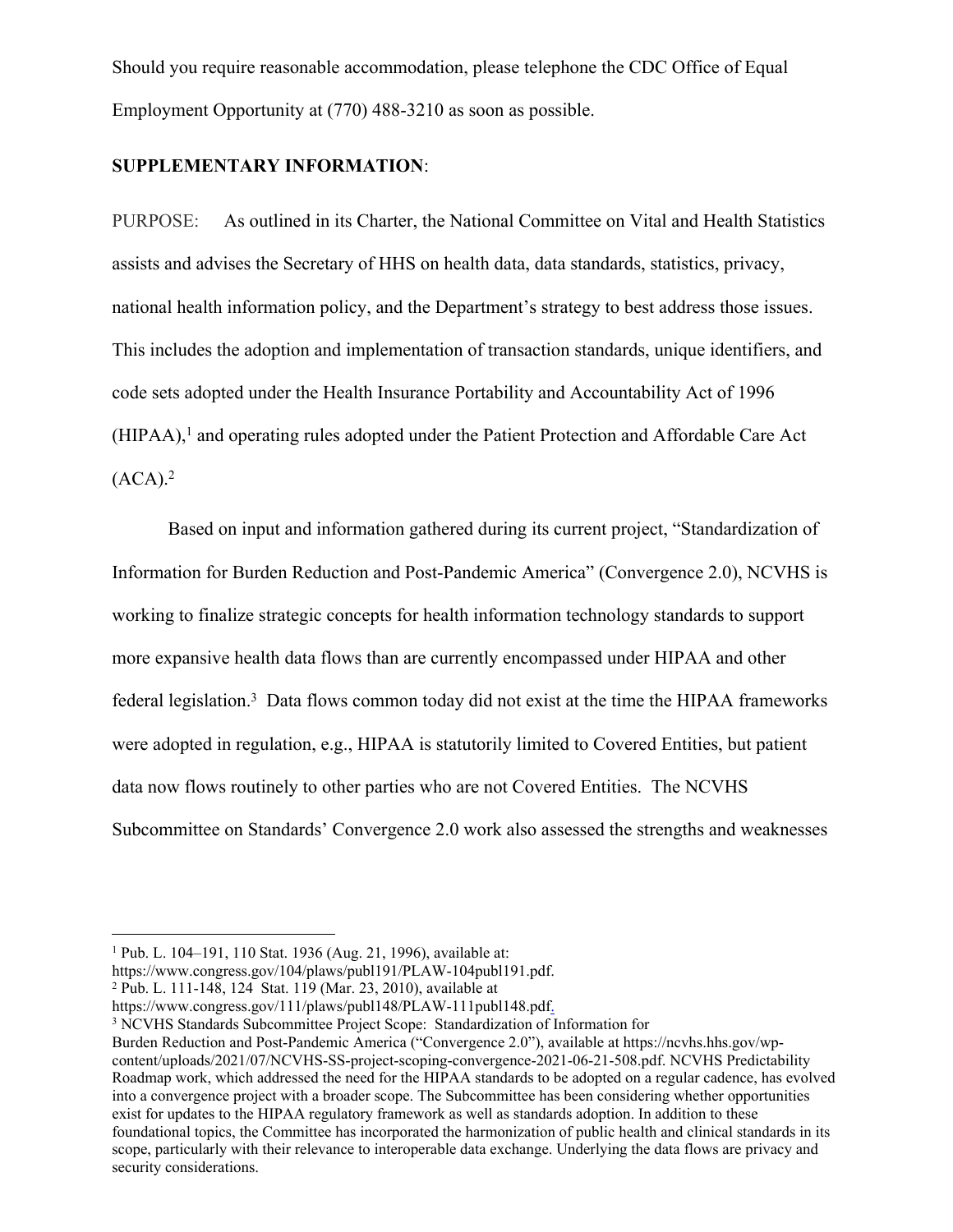of the current standards development and federal rulemaking processes and would set the stage for future directions toward the strategic vision.

The Subcommittee on Standards drafted a suite of potential actions for consideration for near-term improvement of the current standards development and rulemaking processes informed by the August 21, 2021, Listening Session.<sup>4</sup> The Committee is seeking reaction to this draft set of actions from potential end-users, standards development organizations (SDOs), trade and professional organizations, and other members of the public. The purpose of this meeting is to provide a public forum to obtain this feedback. Based on that input, the Subcommittee anticipates developing recommendations for consideration by the full Committee. The draft considerations and supporting context may be viewed on the NCVHS website at https://ncvhs.hhs.gov/Draft-Convergence-2-dot-0.

#### **SUMMARY:**

Subtitle F (Administrative Simplification) of HIPAA promoted the transition of routine business processes of health care from mailing and faxing of paper documents to electronic exchange of standardized data. Health data flows, standards, technology, and communications infrastructure have all evolved radically since HIPAA introduced the concept of national standards to health care administration. Consistent with the Office of the National Coordinator for Health Information Technology's (ONC) Federal Health Information Technology Strategic Plan,<sup>5</sup> the Subcommittee is investigating what would be necessary to prepare the U.S. health care system for its next leap forward. The Subcommittee is proposing for industry feedback actions to further a comprehensive, integrated health information ecosystem that incorporates claims, administrative records, digital medical records, public health data, and data about a patient's

https://ncvhs.hhs.gov/meetings/standards-subcommittee-listening-session/.

<sup>4</sup> NCVHS Listening Session on Healthcare Standards Development, Adoption and Implementation, Aug. 25, 2021. Agenda, audio recording, transcript, and other meeting materials are available at:

<sup>&</sup>lt;sup>5</sup> ONC, Ofc. of the Sec'y, U.S. Dept. of Health & Human Services, 2020-2025 Federal Health IT Strategic Plan (Oct. 2020), available at https://www.healthit.gov/topic/2020-2025-federal-health-it-strategic-plan.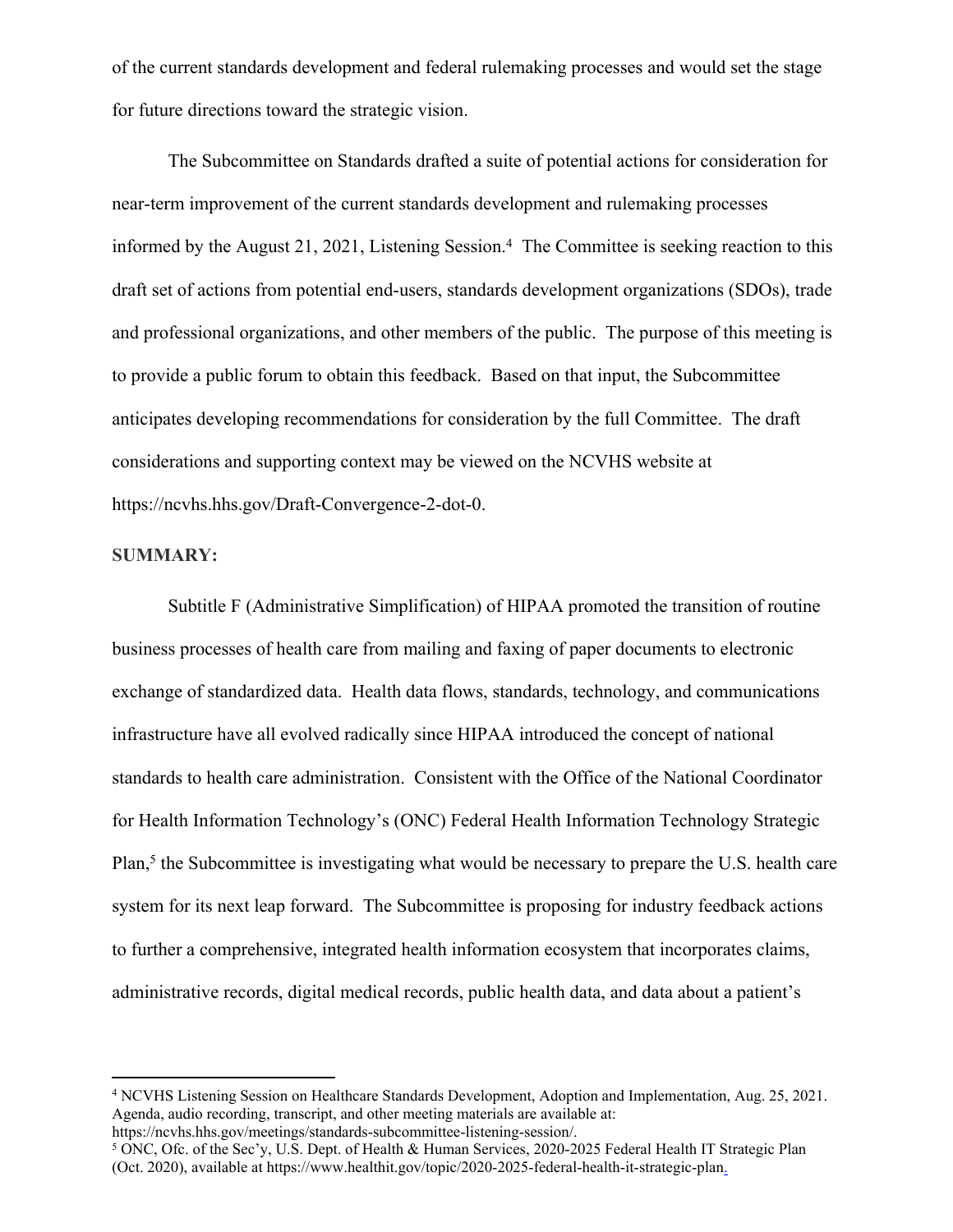social risk. These proposed actions include specific updating of standardization processes under HIPAA to accommodate new business models, technologies, and information needs, while protecting investments in legacy standards that have demonstrably succeeded in producing HIPAA's intended efficiencies and cost reductions.

As noted above, to inform this rethinking and updating, NCVHS' Convergence 2.0 project solicited input from industry on the HIPAA regulatory framework and the standards update processes in a public Listening Session on August 25, 2021. During the Listening Session, representatives of industry testified that current processes do not fit with the cadence needed to meet their business needs. They further advocated that options and alternatives for a modernized framework should be considered to support current and future needs, including additional harmonization of clinical, public health (including vital records), and other standards with HIPAA standards. The implication is that options or alternatives would need to consider significant portions of work done by ONC and its Health Information Technology Advisory Committee on electronic health records, data exchange networks, and an interoperability framework.

Based on its analysis of the input of expert panels and members of the public who responded to a Request for Public Comment,<sup>6</sup> the Committee continues to investigate whether the HIPAA framework is in need of modernization.

The Committee will invite statements from representatives of stakeholder organizations, and the agenda also will include time for public comment. Meeting times and topics are subject to change. Please refer to the agenda posted at the NCVHS website for this meeting for updates at: https://ncvhs.hhs.gov/meetings/standards-subcommittee-meeting-3/.

<sup>6</sup> See U.S. Dept. of Health & Human Svcs., NCVHS, Notice of Meeting and Request for Public Comment, 86 Fed. Reg. 33318 (June 24, 2021), available at https://www.govinfo.gov/content/pkg/FR-2021-06-24/pdf/2021-13334.pdf; "Comments Received in Response to Request for Comment: Federal Register Notice: 86 FR 33318," available at https://ncvhs.hhs.gov/wp-content/uploads/2021/08/Public-Comments-Standards-Subcommittee-Listening-Session-August-25-2021.pdf.